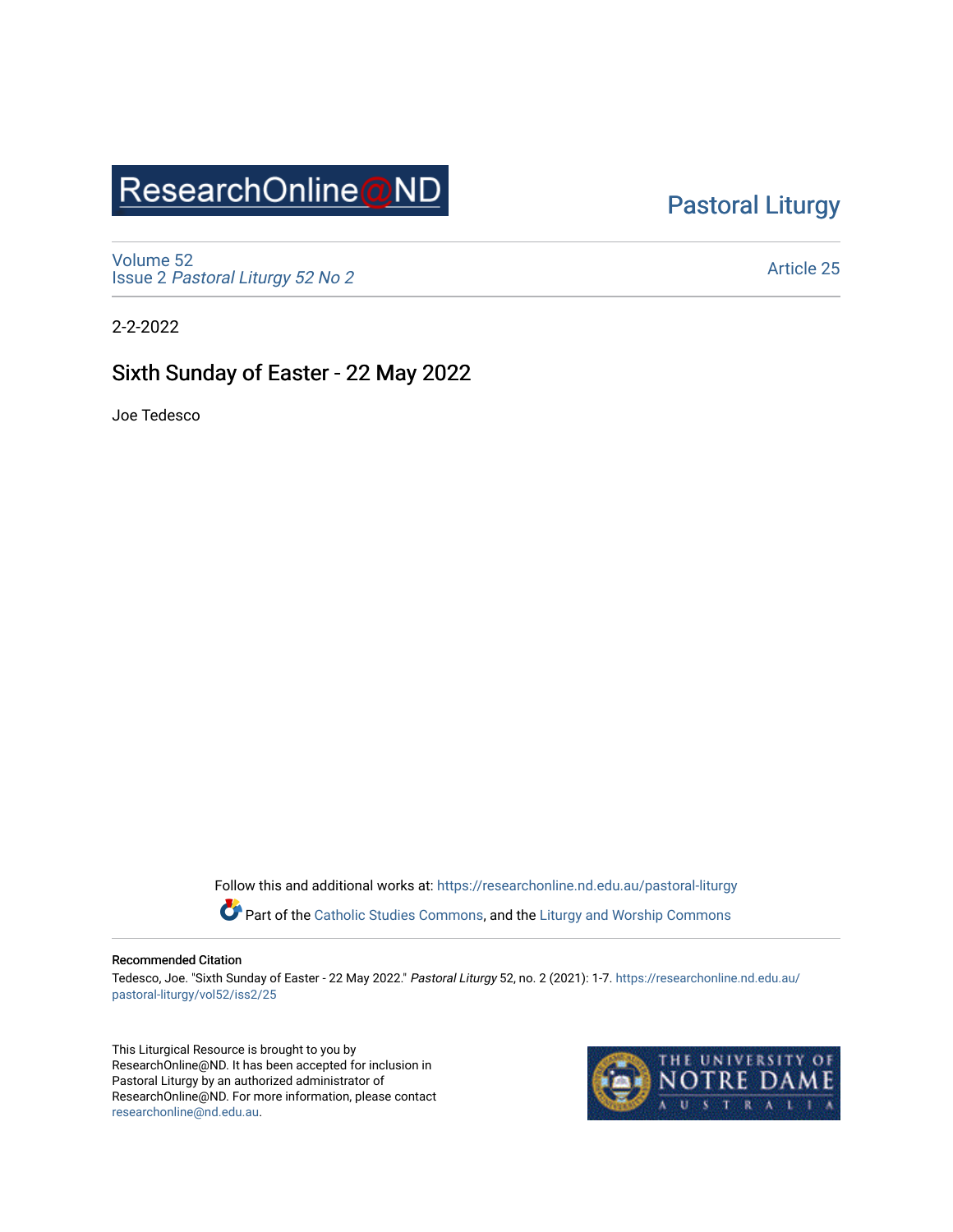

# **22 May 2022**

# Sixth Sunday of Easter

Reflection by Joe Tedesco

### **Introduction**

We are nearing the end of the Season of Easter. Throughout we have heard readings of how Christ's activity in the world has moved from the historical Jesus himself to the living Church. It is through the power of the Holy Spirit that this is possible, and it features again in today's readings. The Church has come alive and is being formed into a body that will do all that Jesus commands. This weekend also concludes *Laudato si'* week.

### **Penitential Act**

Use one of the *Roman Missal* texts or this optional litany form:

Lord Jesus you came to show us the way so that we can have life. Lord, have mercy.

You came to give us your peace so that we will not fear. Christ, have mercy.

You gave us your Spirit so that we would be comforted. Lord, have mercy.

### **Collect**

#### *The oration*

Grant, almighty God, that we may celebrate with heartfelt devotion these days of joy, which we keep in honor of the risen Lord, and that what we relive in remembrance we may always hold to in what we do.

### *Commentary by Gerard Moore*

With the Season of Easter into its sixth week the collect is an encouragement to keep alive the celebration of the great feast. The centerpiece is the resurrection. However, the focus falls onto the hearts and actions of the faithful. The prayer seeks an ongoing depth of joyous devotion in tandem with a tenacious fidelity to the implications which the celebrations have for everything we do. There are a number of curious features to the oration. The verb 'relive' does not fully capture the sense of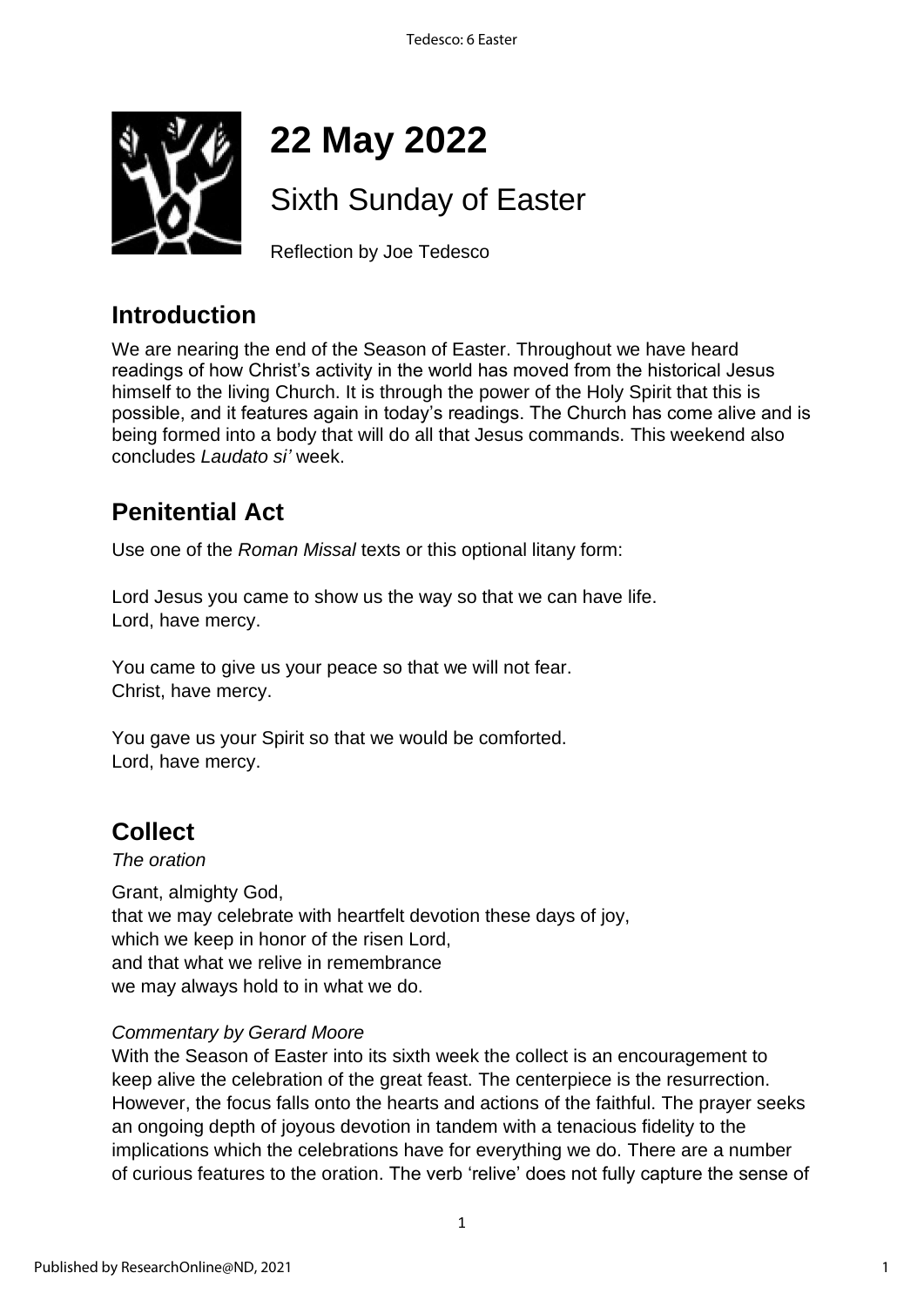action and involvement of the original Latin, which carries a sense of 'running through'. Moreover, the complete oration is a modern composite, with various clauses taken from a preface during a fast, a December Mass for the feast of John the evangelist, and an Easter liturgy, all from the ancient sources.

### **First Reading**

#### **Acts 15:1–2, 22–29**

The emerging Church is having to deal with significant issues dividing the body. Though a conciliar approach, guided by the Holy Spirit, they move forward in the mission to bring God's salvation to the world.

### **Responsorial Psalm**

#### **Psalm 67(66):2–3, 5–6, 8**

*O God, let all the nations praise you!* (v. 4) or *Alleluia*.

Not only a select people but all of creation, every living being, is called to experience the blessing of God and exult the Lord.

### **Second Reading**

#### **Revelation 21:10–14, 22–23**

John's Revelation speaks of a new Jerusalem; a vision of a holy dwelling place of God, built on the twelve tribes of Israel and the twelve apostles of Christ, united in God's salvific plan.

### **Gospel Reading**

#### **John 14:23–29**

The Gospel reading speaks of an Advocate, the Holy Spirit that will teach and remind Jesus' followers of all Jesus has said. It will help them move forward in love, doing the will of God that has been revealed in Christ.

### **Reflection**

Last week we saw an important excerpt from what we termed the 'Last Supper Discourses' which is what many commentators call the long teaching offered by Jesus in chapters 13-17 in John's Gospel. It prefaces the Passion that follows starting at chapter 18 and includes some of Jesus' most memorable sayings. The same block of text is also known as the 'Farewell Discourses' because much of Jesus' words refer to his parting. Moreover, they are full of words of comfort from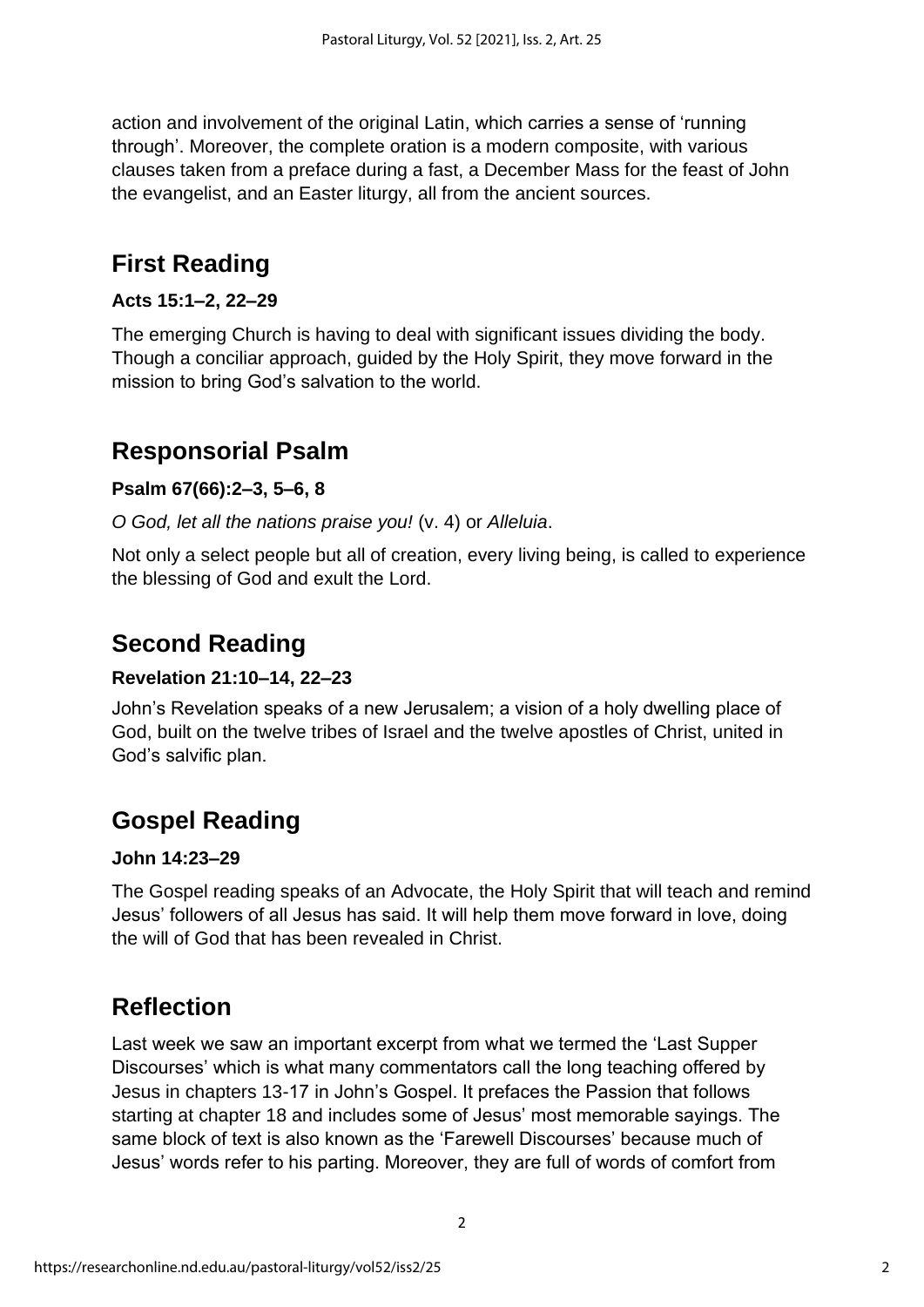Jesus as his beloved disciples will soon be left without their master. Hence there are calls to not be afraid and be at peace (16:33), to have faith (14:1), to remain in the love of Christ (15:9) and to keep to Jesus' teaching and commandments (14:15). Many of these elements are seen in today's Gospel reading too.

Perhaps sensing their confusion and anxiety (what little the disciples say through these discourses indicates this very point), Jesus is preparing them for what is to come. So the heart of today's reading includes those beautiful words from Jesus; 'Peace I leave you; my peace I give to you. I do not give to you as the world gives. Do not let your hearts be troubled' (14:27 NRSV). The language is striking because Jesus does not offer a peaceful sentiment, a hope for peace, a sense of good will. Rather, it is 'my peace'. It is, as the lectionary translation puts it, Jesus' very own peace. It is the presence of Jesus and, because of this, even though Jesus is going, something is being left for Christ's followers.

Of course, this is pre-empted by the notion of the Holy Spirit which is what Jesus mentions prior to the gift of peace. Though distinct, they appear linked; the Holy Spirit will bear the imprint, the very life of Jesus Christ and, so, will also include the peace that is also properly God's (and thus cannot be found 'in the world'). Moreover, the Holy Spirt, the Advocate, is something that is to come in place of Jesus' presence. Christ is to return to the Father, that is what is about to happen though the death and resurrection that is about to unfold in the Gospel narrative. However, the listeners need not be afraid at this absence because this will usher in a new age. An 'in between' time where Christ returns to the Father but will not be entirely absent either. This is what is captured in the sending of the Spirt. Christ is both absent to our senses, having gone 'ahead of us' to the end of all things with God the Father, yet is with us in the presence of the Holy Spirit. The Advocate that speaks in Christ's name and teaches us all that Christ says to us.

That said, this talk of the Holy Spirit can seem a touch abstract. What will the Holy Spirt actually do, how will we know that it is with us, guiding us? That is a difficult question to answer, it requires attention to the specific contexts of a given situation. But there are some clear indicators, and one is the peace just mentioned. Trouble and confusion come. In these very discourses Jesus says as much; 'in the world you will have trouble'. However, in the same verse Jesus also states while referring to the wider discourse, 'I have told you this so that you might have peace in me … take courage, I have conquered the world' (Jn 16:33). Jesus has offered us peace, a peace that is not dependent on worldly circumstance. Thus, one sign of the Spirit being operative is peace that is not worldly. It is peace that is truthful and just. When trouble abounds, it does not succumb to worldly tendency which is to find peace through tribalism, distrustfulness of the other and deceit.

This then links to another feature of the Spirit and is drawn from last week's reading. Last week we heard of how Christ is going away, but his presence will remain in the love of one for another that is built and modelled on the love of Christ. As we love one another as Christ loved us, we manifest Christ. Christ loves with the love of God the Father, so too, our love needs to be drawn from our Lord God and the breath of

3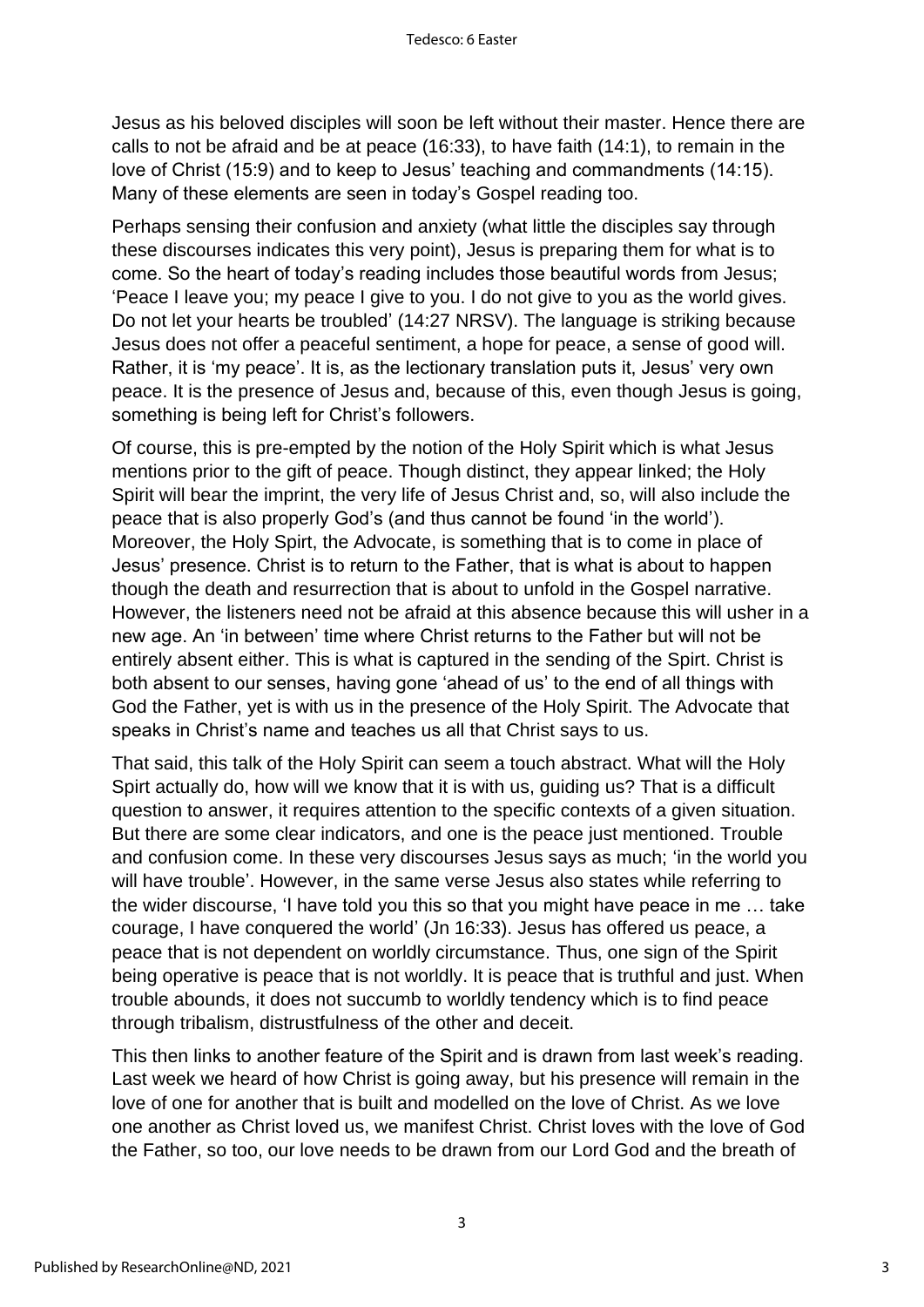God, the Holy Spirt. We love each other by praying with, reflecting on, receiving, and actualising the Holy Spirit.

Finally, drawing on these two dimensions, peace and love, the Spirt will be draw us into community. In the First Reading we see the setting of an early Church that is having to deal with specific dilemma of the day. Many Christians were insisting that Gentile converts need to comply with certain Mosaic laws that Jewish converts have continued to hold to. As the text puts it, it is 'no small issue'. The living community of Christ is facing one of many moments where they are facing trouble, peace is disturbed and how to actualise the love called for by Christ appears difficult. Importantly, the key feature of how the young Church navigates the issue is together. They gather as a community, they listen to each other and, with the aid of the Holy Spirit, apply the teachings of Jesus to their dilemma. Trouble and difficulty can also be opportunity for divisions and conflict. The Spirit of God is one that holds people together and we do well to draw on it as a Church family and in our smaller communities too.

Today we are remined that Jesus is not with us as he was with his first followers, however, Jesus is with us in the Spirit. The Spirit will keep God's peace and love close to us, allowing us to conquer fear, live with each other in peace and navigate the troubled world we live in.



4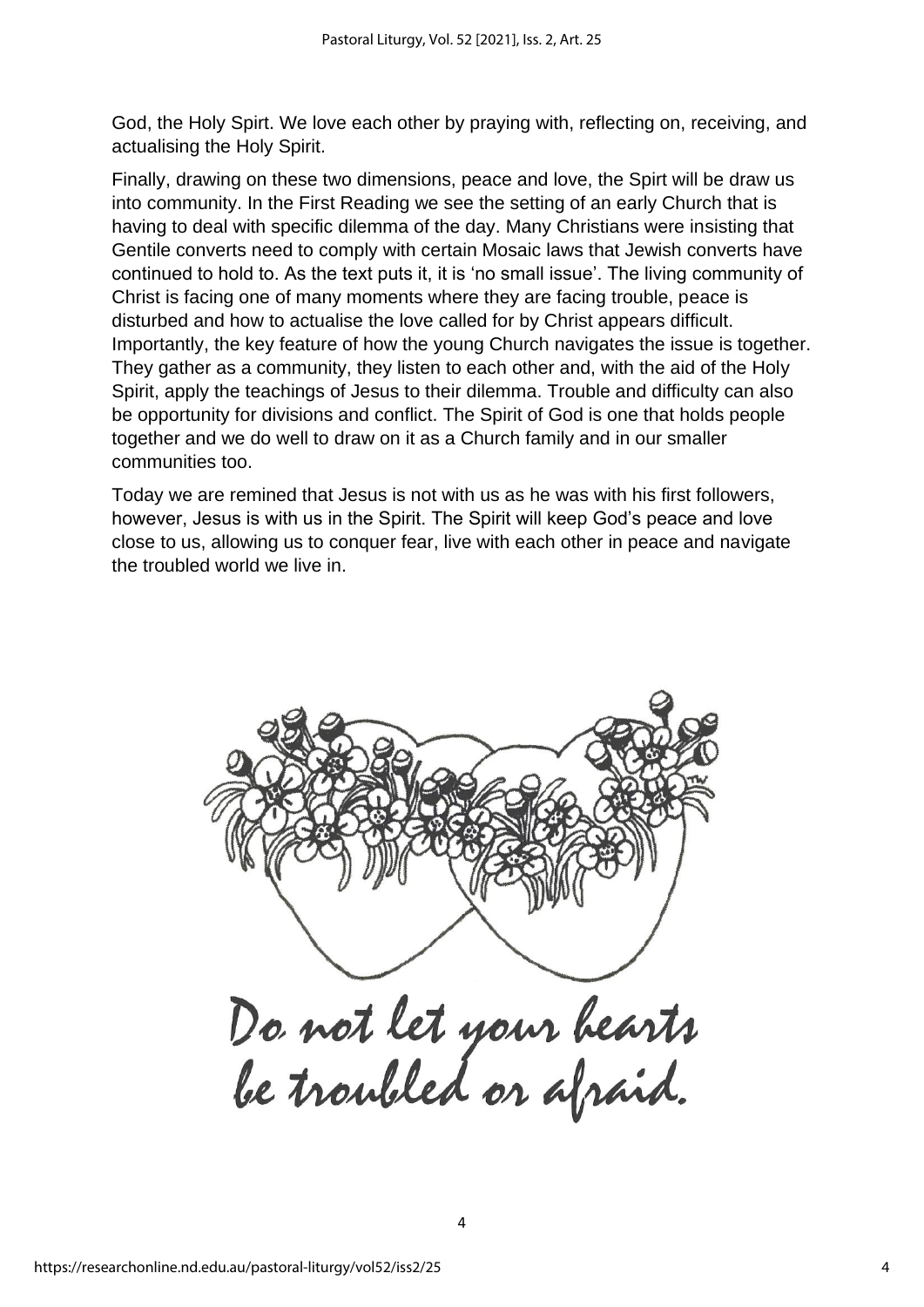## **Prayer of the Faithful**

### **Introduction**

Jesus promised that the Holy Spirit would teach us everything, so we bring in prayer all our needs.

### **Petitions**

We pray for the Church in Australia on the interweaving journey of Plenary Council and synod. Like the apostles and elders, may we sincerely discern God's will, honestly confess to past mistakes, proclaim the Gospel without burden and speak the truth with love.

*(Pause)* Lord hear us OR We pray to the Lord.

We pray for peace in our world. May the God of all nations shed light on world leaders, so they are moved by a spirit of cooperation to seek wise, just and peaceful solutions to all disputes.

*(Pause)* Lord hear us OR We pray to the Lord.

We pray for our Common Home. In this *Laudato si*' Week, may we heed the urgings of Pope Francis to walk the path of renewal and heal our relationships with the Creator, with our neighbours and with the Earth itself. *(Pause)* Lord hear us OR We pray to the Lord.

We pray for all who continue to cry out for climate justice. May they stir those of us in developed countries to make changes in our lifestyle and to take urgent and effective actions to protect our planet from further harm.

*(Pause)* Lord hear us OR We pray to the Lord.

We pray for persons who are facing hardship due to the pandemic. May they receive the financial support and caring services they need as well as comfort from true neighbours. May our community never tire of looking out for the needs of our sisters and brothers.

*(Pause)* Lord hear us OR We pray to the Lord.

We pray for children, especially those who endure neglect, abuse, exploitation or lack of opportunity. May we be attentive to the real needs of children and be proactive in ensuring they have the health-promoting and caring supports that promote growth and well-being.

*(Pause)* Lord hear us OR We pray to the Lord.

### **Conclusion**

God of all nations, your rule is just and wise. Hear these intercessions and grant them according to your will. We make this prayer in the name of Jesus Christ and through the power of the Holy Spirit.

5

#### **Amen.**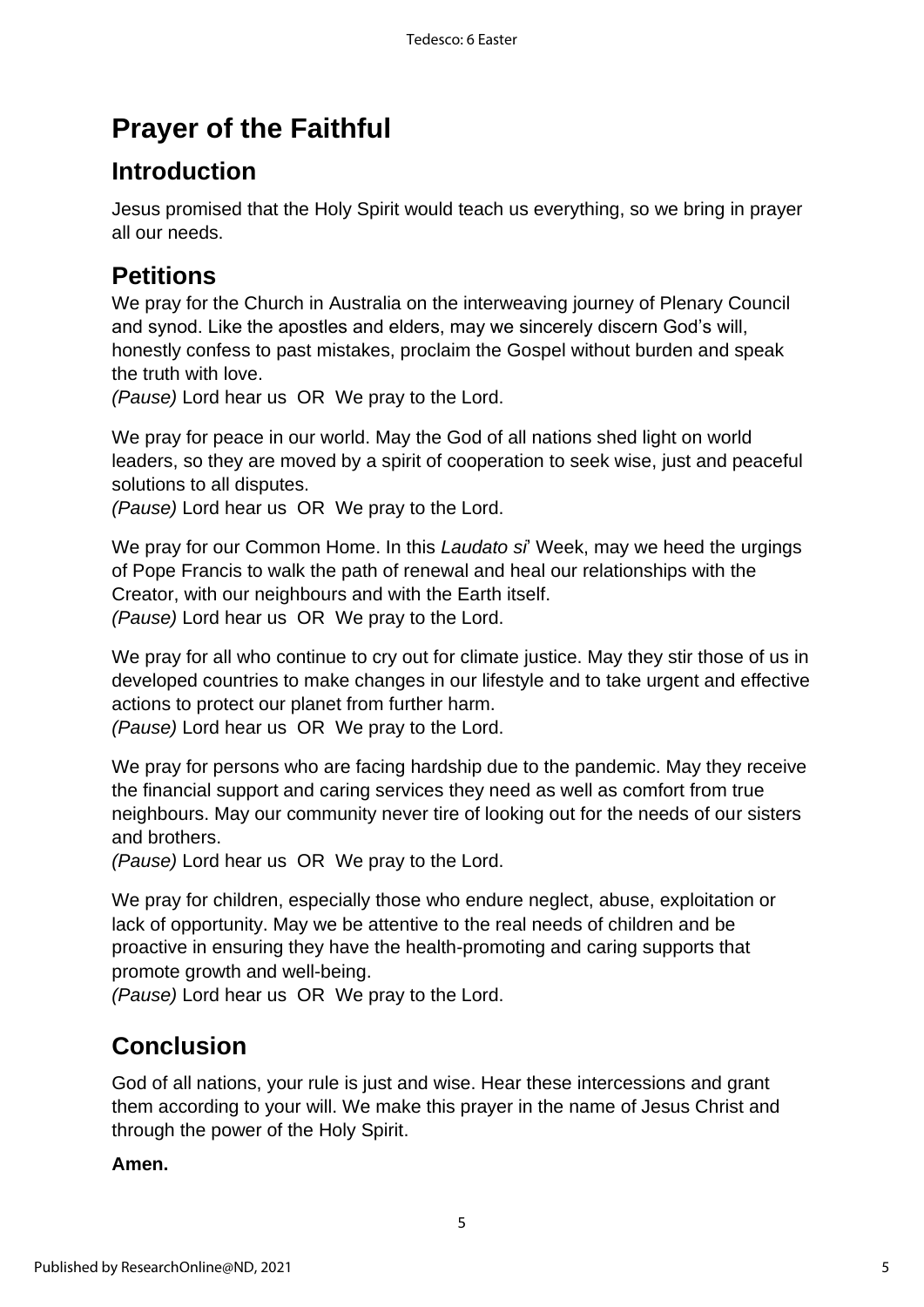### **Music selections by Alessio Loiacono and Chris deSilva**

#### **GA**

A new commandment. Unknown/ L Bartlett. 318 All the earth, proclaim the Lord. L Deiss. 534 All the ends of the earth. B Dufford SJ. 420 Christ is alive, with joy we sing. P Stotter/ M Vulpius. 365 Christians, let us love one another. A Nigro SJ and M Foltz SNJM/ French Melody. 206 Church of God. P Stotter/ M Daly 480 Come down, O love divine. R F Littledale/R V Williams. 375 Forth in the peace of Christ we go. J Quinn SJ. 495 I have loved you. M Joncas. 402 Love divine, all loves excelling. C Wesley/ R Prichard. 463 Love is his word. L Connaughton/ A Milner. 462 Make me a channel of your peace. S Temple. 490 My peace be upon you. C Willcock SJ. 518 My soul is longing for your peace. L. Deiss. 519 No greater love. M Joncas. 460 Now the green blade rises. J Crum/ French Carol. 364 One bread, one body. J Foley SJ. 193 Peace I leave with you my friends. G Norbet. 517 Take and eat. M Joncas. 198 This is my will, my one command. J Quinn/SJ/ Gregorian Chant. 465 Ubi caritas et amor/ Where true love and charity are found. Gregorian Chant. 319 Ubi caritas. Taize. 324 Unless a grain of wheat. B. Farrell. 500 Where there is charity and love. R Connolly. 323

### **AOV1**

All the earth, proclaim the Lord. L Deiss. 184 All the ends of the earth. B Dufford SJ. 76 Come down, O love divine. R F Littledale/ R V Williams. 118 Enviatu Espiritu. B. Hurd. 95 I have loved you. M Joncas. 126 In perfect charity. R De Bruyn. 142 One bread, one body. J Foley SJ. 129 Remain in my love. C Willcock SJ. 159 Sing to the Lord. O Alsott. 46

### **AOV2**

Make me a channel of your peace. S Temple. 126 My peace be upon you. C Willcock SJ. 96 Now the green blade rises. J Crum/ French Carol. 131